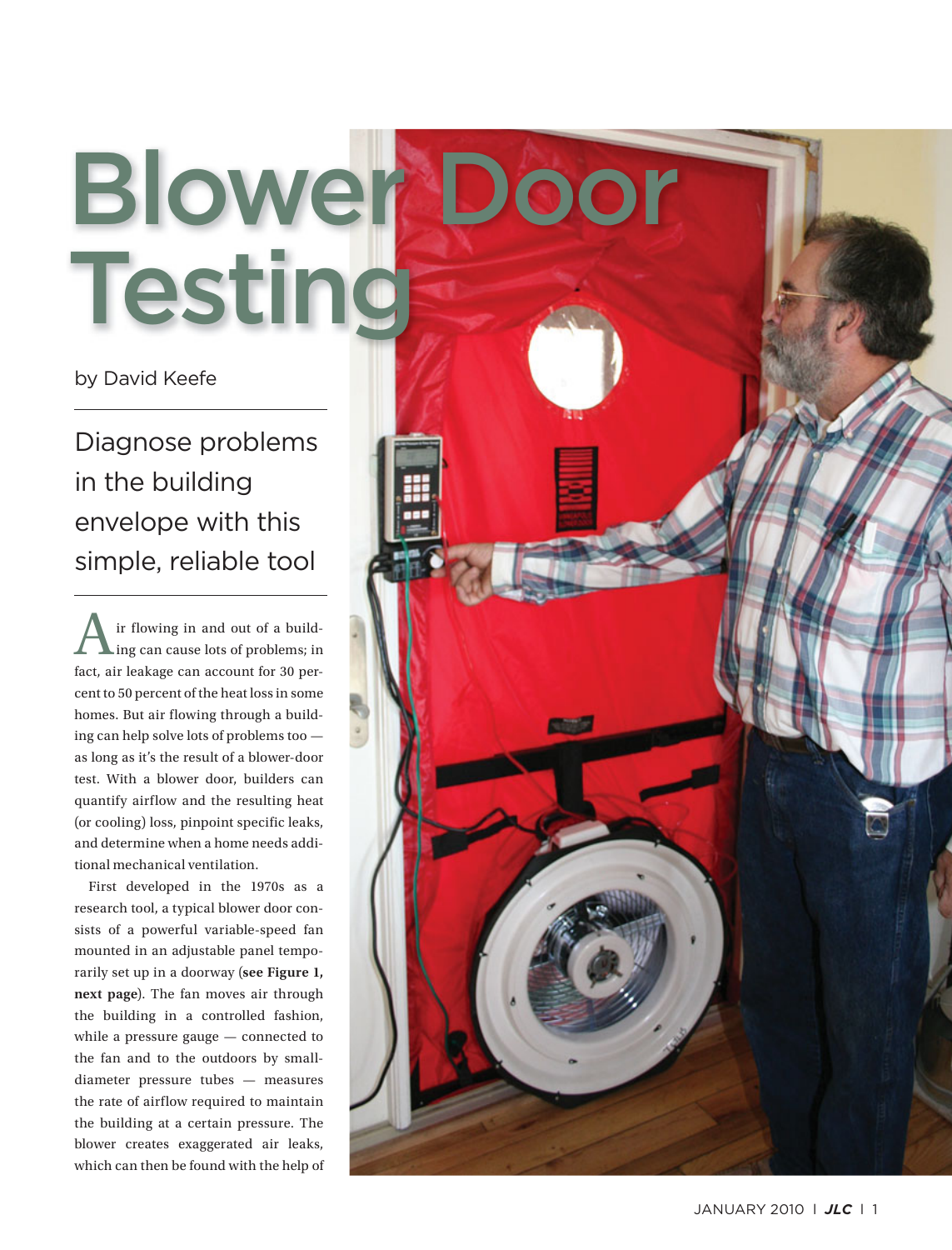tools like smoke puffers or infrared cameras, or even just by feeling with the face or the back of the hand.

 Blower doors for residential work now weigh less than 50 pounds and can be easily carried in a small trunk. A basic kit costs between \$2,500 and \$3,500 and can be set up, used, and repacked in a half-hour. (For more information on blower-door kits, see "Blower-Door Manufacturers" on page 7.)

#### Pressure, Airflow, and Holes

 The amount of air that flows through a hole depends on the characteristics of the hole and the pressure driving the flow. Since the three variables — hole, pressure, and flow — interact, a change in any one also changes at least one other. This behavior can be measured fairly reliably, so given any two of these variables, we can calculate the third.

• If we know the size and shape of a hole and the force pushing the air, we can figure out how much air must be going through.

• If we measure the amount of air going through a known hole, we can calculate what pressure must exist in order to push that much air.

• If we know nothing about the hole, but can measure the pressure and the flow, we can figure out what the hole must be like. That's what a blower door does: It generates and measures airflow and pressure. We then use that information to describe the size and shape of the hole.

 *About natural infiltration.* Once we have used flow and pressure to determine what the leaks are like, we can use that hole description, along with weather and site data (the test pressure), to estimate the airflow that can be expected under normal conditions. But estimates of "natural airflow" are inherently inaccurate, because it's difficult to know how the wind blows on a particular site, or what the occupant behavior is like, or how the mechanical equipment interacts with the building. So it's important to know whether airflow descriptions are measurements of leakage under specified conditions or estimates of airflow under normal conditions.

 To measure airflow, a closed-up house is depressurized with the blower-door fan to a constant pressure differential as compared with outside conditions, typically 50 pascals (Pa). A pressure gauge attached to the blower-door assembly measures the rate of airflow required to maintain that pressure differential in cfm (cubic feet per minute).

 Sometimes several readings are taken at different pressures, then averaged and adjusted for temperature using a simple computer program. This provides the most accurate picture of airflow, including leakage ratios, correlation coefficients, and effective leakage area ( **Figure 2, next page** ).

 Most of the time, though, this detailed output isn't needed, and all we want to know is how much the building leaks at the specified reference pressure of 50 Pa. So-called single-point testing is popular with crews who do retrofit work, because



Figure 1. Equipment needed for comprehensive blower-door testing can be packed into a few easily-transported cases (above). The blower door consists of an adjustable aluminum frame and a nylon panel (right), fitted with a powerful variablespeed fan (far right).

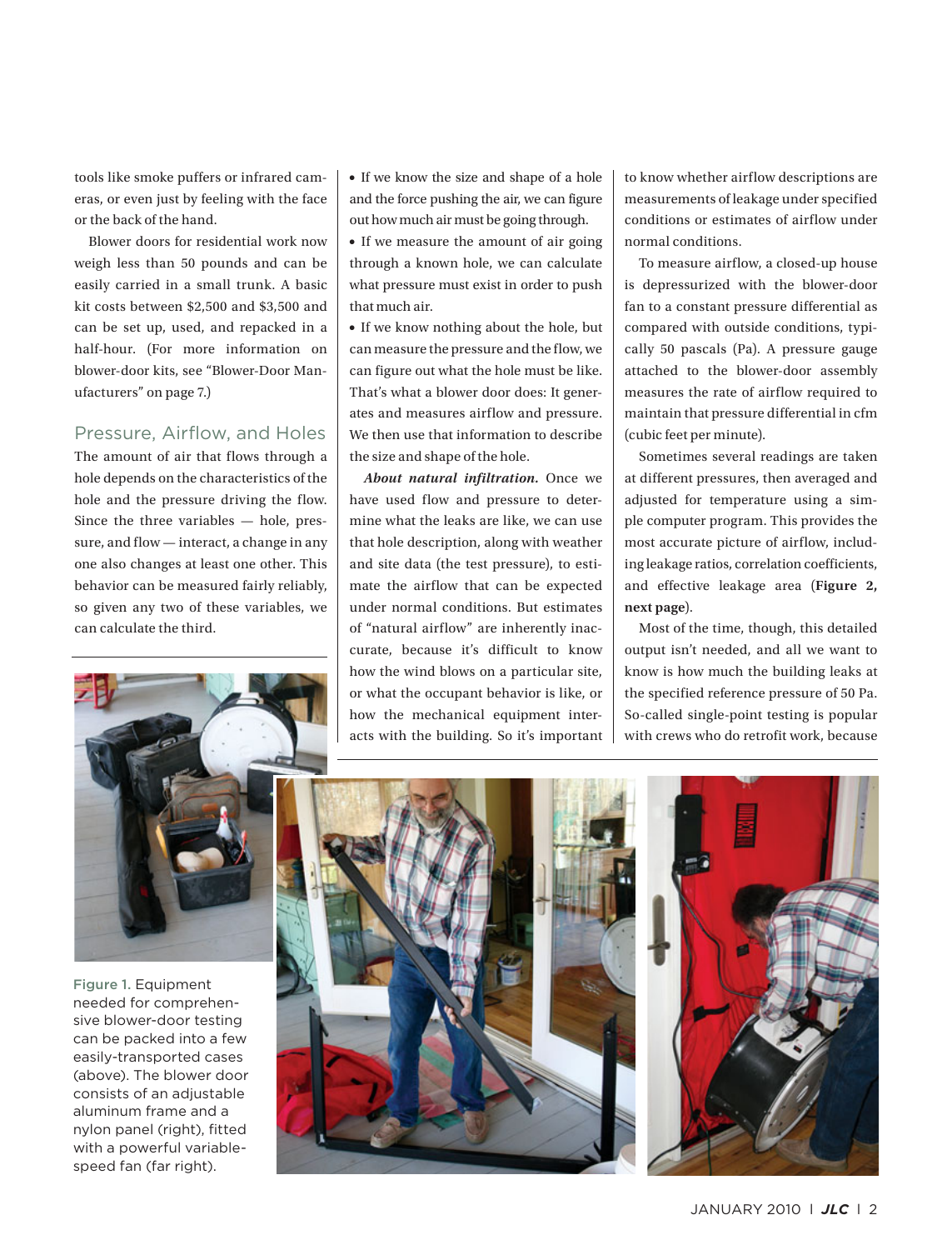|    | Pre-test Static Pressure=          | <b>Input Data</b><br>Pa<br>$\cdot$ 1 | Negative Avg- -. 3                                             | Pa                                            |                     | Positive Avg <sup>-1</sup> .4 | Pa |
|----|------------------------------------|--------------------------------------|----------------------------------------------------------------|-----------------------------------------------|---------------------|-------------------------------|----|
|    | Pres Gauge<br>[Pa]                 | <b>Flow Gauge</b><br>[m3/h]          | Low Flow Plate<br>Correction                                   | Fan Flow<br>[m3/h]                            | Curve Fit<br>[m3/h] | <b>Fit Error</b><br>$^{(2)}$  |    |
| Ħ  | 62.3                               | 7543.6                               | <b>DM4:Plate Off</b>                                           | 7281.7                                        | 7263.2              | .254                          |    |
| #2 | 56                                 | 7050.8                               | <b>DM4:Plate Off</b><br>$\blacksquare$                         | 6806                                          | 6791.1              | .219                          |    |
| #3 | 49.8                               | 6490.2                               | <b>DM4:Plate Off</b><br>۰                                      | 6264.9                                        | 6306.7              | $-668$                        |    |
| #4 | 43.6                               | 5980.5                               | <b>DM4:Plate Off</b><br>۰                                      | 5772.9                                        | 5799.3              | $-458$                        |    |
| #5 | 37.4                               | 5487.8                               | <b>DM4:Plate Off</b><br>۰                                      | 5297.3                                        | 5264.2              | .625                          |    |
| #6 | 31.1                               | 4842.2                               | <b>DM4:Plate Off</b><br>٠                                      | 4674.1                                        | 4685.2              | $-238$                        |    |
| #7 | 24.9                               | 4230.5                               | <b>DM4:Plate Off</b><br>٠                                      | 4083.6                                        | 4070.8              | .314                          |    |
| #8 | 17                                 | 0                                    | <b>DM4:Plate Off</b><br>۰                                      | $\bf{0}$                                      | $\bf{0}$            | $\bf{0}$                      |    |
| #9 | 12                                 | 0                                    | <b>DM4:Plate Off</b>                                           | $\bf{0}$                                      | $\bf{a}$            | $\bf{0}$                      |    |
|    | Post-test Static Pressure= .2      | Pa                                   | Negative Avg-1-2                                               | Pa                                            |                     | Positive Avg <sup>-1</sup> .3 | Pa |
|    | <b>Curve Fit:</b>                  | Correlation- 99969                   | Pressure Exponent= .6288 Flow Coefficient= 541.196 m3/h @ 1 Pa |                                               |                     |                               |    |
|    | Leakage Area: ELA-CGSB@10Pa= 2568. |                                      | cm <sub>2</sub>                                                | ELA-LBL@4Pa= 1392. cm2 LR@10Pa= 18.43 cm2/m2  |                     |                               |    |
|    | 50 Pa Leakage:                     | ACH50- 18.642                        |                                                                | Flow50- 6334.6 m3/h Perm Index 15.931 m3/h/m2 |                     |                               |    |

Figure 2. Blower-door testing can generate a detailed summary of a building's airflow characteristics. Leakage can be expressed either as an equivalent hole size — called effective leakage area, or ELA — or as a ratio of leakage to shell area, or leakage ratio (LR), a useful unit for comparing the tightness of different building shells.

once the door is set up, it takes only about a minute to measure the effectiveness of their air-sealing strategies ( **Figure 3** ).

 The pressures exerted on a building are quite small (50 Pa is the suction pressure required to lift a column of water up a soda straw less than a quarter inch), so test results can be affected by wind gusts. There are some tricks for moderating wind effects and increasing accuracy: For example, multiple tubes protected with wind dampers can be run outdoors to sample air pressure on different sides of the building, and several measurements can be taken and averaged. Using these techniques, blower-door testing can be done in all but the windiest weather. An experienced operator can tell whether or not reasonable measurements are possible by the behavior of the gauges. Computer analysis of the data — if it's done — also includes a check for accuracy.

 *Cfm and ACH.* While airflow can be measured in cfm, it can also be expressed as airflow compared with volume, or air changes per hour (ACH). ACH50 indicates air changes per hour at a 50 Pa pressure difference (not to be confused with natural ACH). Generally speaking, houses with less than 5 to 6 ACH50 are considered tight, and those over 20 are quite leaky, though these numbers can be misleading without considering other variables such as climate, house size, and old vs. new construction.

 While the airtightness and ventilation requirements of a space have traditionally been expressed in ACH, many blowerdoor professionals routinely use cfm as their primary unit of measure. Cfm is easier to obtain, because it doesn't require calculations of volume. More important, it's a more direct expression of the main variable with which we are concerned namely, air leakage.

 If we're considering ventilation levels, we can more easily deal with cfm than ACH, and are probably more concerned with absolute flow than the flow as compared with volume. If we're dealing with large spaces with few occupants — or small, heavily occupied spaces like trailers and apartments — ACH can be misleading because it can make a large space look tighter and a small space look leakier. For these and other reasons, cfm is being used more often and ACH less. Because cfm50 (the cubic-feet-per-minute airflow with a 50 Pascal indoor-outdoor pressure difference) is easily obtained with singlepoint tests — and is low enough to be consistently reached yet high enough to



Figure 3. Heated air is less dense than cold air, so houses tested in cold weather appear leakier than they really are (by about 1 percent for each 10°F difference between indoor and outdoor temperature) unless an adjustment for temperature has been made. Otherwise, testing will indicate the amount of less dense air flowing through the blower door, and not the amount of colder, denser air flowing through the holes.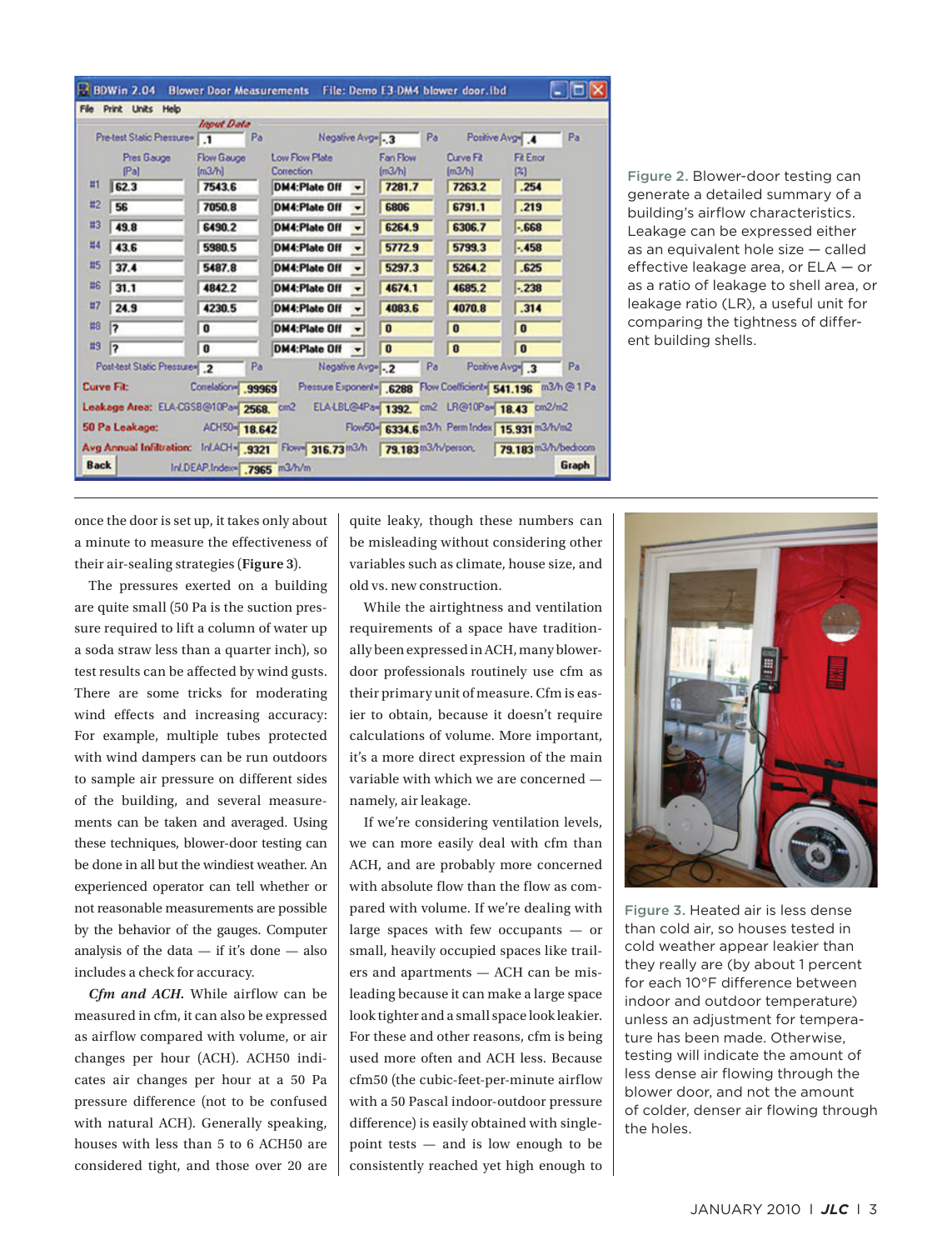

Figure 4. In a depressurized house, air will rush in through any available opening, so combustion appliances need to be shut down during a blowerdoor test to prevent backdrafting. Here, a smoke puffer indicates that the chimney flue is leaky even with its damper fully closed.



Figure 5. A digital manometer is used to measure the oilfired furnace's draft, or ability to vent combustion gases.

be resistant to the effects of wind — it has become the main unit of measure for the description of airtightness. Tight houses tend to measure less than 1,200 cfm50, and moderately leaky homes measure between 1,500 and 2,500 cfm50. Homes that measure over 3,000 cfm50 are considered leaky.

#### Testing a Home

 Blower-door tests are performed with doors and windows closed, and often decisions have to be made concerning doors to semiconditioned spaces. The rule of thumb for basements and similar spaces is to include any area that is at least semiheated (even if unintentionally, as in an unfinished basement with a furnace). Often, it makes sense to test both ways, which is simple once the blower door is set up.

 Whether or not intentional openings like ventilation ports are temporarily sealed depends on the test being performed. For a description of how an existing house normally behaves, such openings are usually left uncovered. On the other hand, if a new house is being tested for sufficiently tight construction, it may make sense to seal intentional openings, removing them from the measurement.

 Since the test depressurizes the house, sucking air in through all the openings (including flues), combustion devices must be disabled. Heating systems and gas water heaters must be shut off. All wood-burning appliances in the house need to be out, which requires prior notification for occupied houses during the heating season (Figure 4).

 *Checking for backdrafting.* An analysis of a house's airflow should include a check of all combustion equipment. Any device that uses indoor air for combustion must have an adequate air supply. The greatest occupant safety hazard — backdrafting — tends to be the result of excessive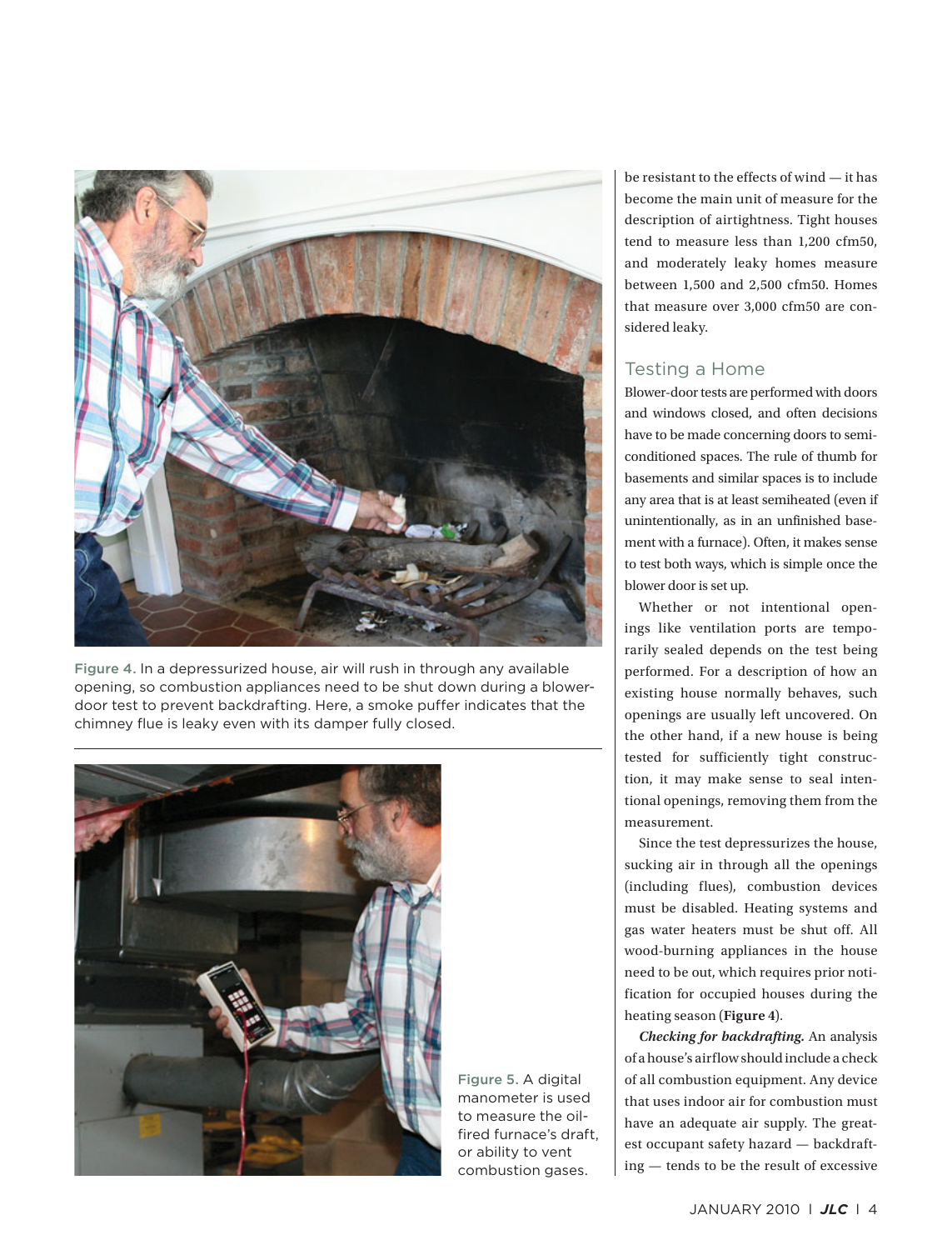# Blower-Door Testing Equipment and Basic Procedure

### Recommended Tools

Blower door with accessories Extra tubing, wind dampers Thermometers Computer (best if portable) Calculator, clipboard, and paperwork Duct tape, masking tape, scrap poly Stepladder, flashlight, measuring tape Smoke bottle

#### Procedure

- 1. Measure building, calculate area and volume (not needed for cfm, only for ACH and leakage ratio).
- 2. Measure temperature inside and out.
- 3. Shut off combustion appliances.
	- Customers burning wood or coal need prior notification.
	- Close fireplace damper, cover ashes if damper not tight.
- 4. Verify condition of intentional openings.
	- Doors and windows closed, interior doors open.
	- Seal mechanical ventilation, clothes dryer if desired.
	- Fill plumbing traps if house not occupied.
- 5. Decide on configuration of doors to semiconditioned spaces.
	- In general, include partially heated spaces.
	- When in doubt, test both ways.
- 6. Set up blower door, following manufacturer's instructions.
	- When possible, use doorway directly to outside. If not, make sure end of tubing is all the way outside.
- 7. Record the baseline pressure between the house and outside, following the manufacturer's instructions.
- 8. Take measurements.
	- Turn the fan up enough to change the house pressure by 50 Pa and record the flow.
	- For multipoint tests, take several readings at pressures between 10 and 60 Pa, instead of just one at 50 Pa.
	- If gauges move too much, use multiple outside ports, wind dampers, or time averaging.
- 9. Look for leaks.
	- 20 to 30 Pa depressurization, depending upon temperature outside.
	- Focus on:
		- Areas that experience higher pressures (top and bottom).
		- Areas where moisture escapes (upper stories, humid rooms).
		- Areas where pipes freeze.
		- Areas with specific comfort problems (cold drafts).
		- Problems that are cheap (quick) to fix.
		- Rough holes, often not accessible from living space.
	- Compartmentalize: Check individual rooms by cracking open door.
- 10. If heated by combustion equipment, perform combustion safety tests.
- 11. If the house has a forced-air system, perform a room-to-room pressure test to evaluate whether interior door closing affects the distribution of conditioned air.
- 12. Turn combustion appliances back on (check pilot lights).
	- Remove temporary seals, if used.

negative pressure caused by air-moving appliances. This works the same way as the blower door: A fan moves air out of a space, which produces a pressure difference relative to the outside. This fan can be one that is intended to remove air from the building — like a bathroom exhaust fan, range hood, clothes dryer, or central vacuum system — or it can be a fan that moves air within the building, such as a furnace fan. It can also be a combination of several fans or an exhaust force other than a fan, such as the heat-driven force of a chimney. If the negative pressure in a combustion appliance's space is greater than the chimney draft (often only 3 to 5 Pa), the airflow in the flue will be reversed and flue gases will be dumped inside ( **Figure 5, previous page** ).

Although backdrafting tends to be

more common in tight houses, it is also affected by the specific appliances involved and where they are located. Compartmentalization created by interior doors can contribute to the problem as well.

 To check for the likelihood of backdrafting, I place the house in a worst-case condition, turn on the air-moving equipment, and either measure the resulting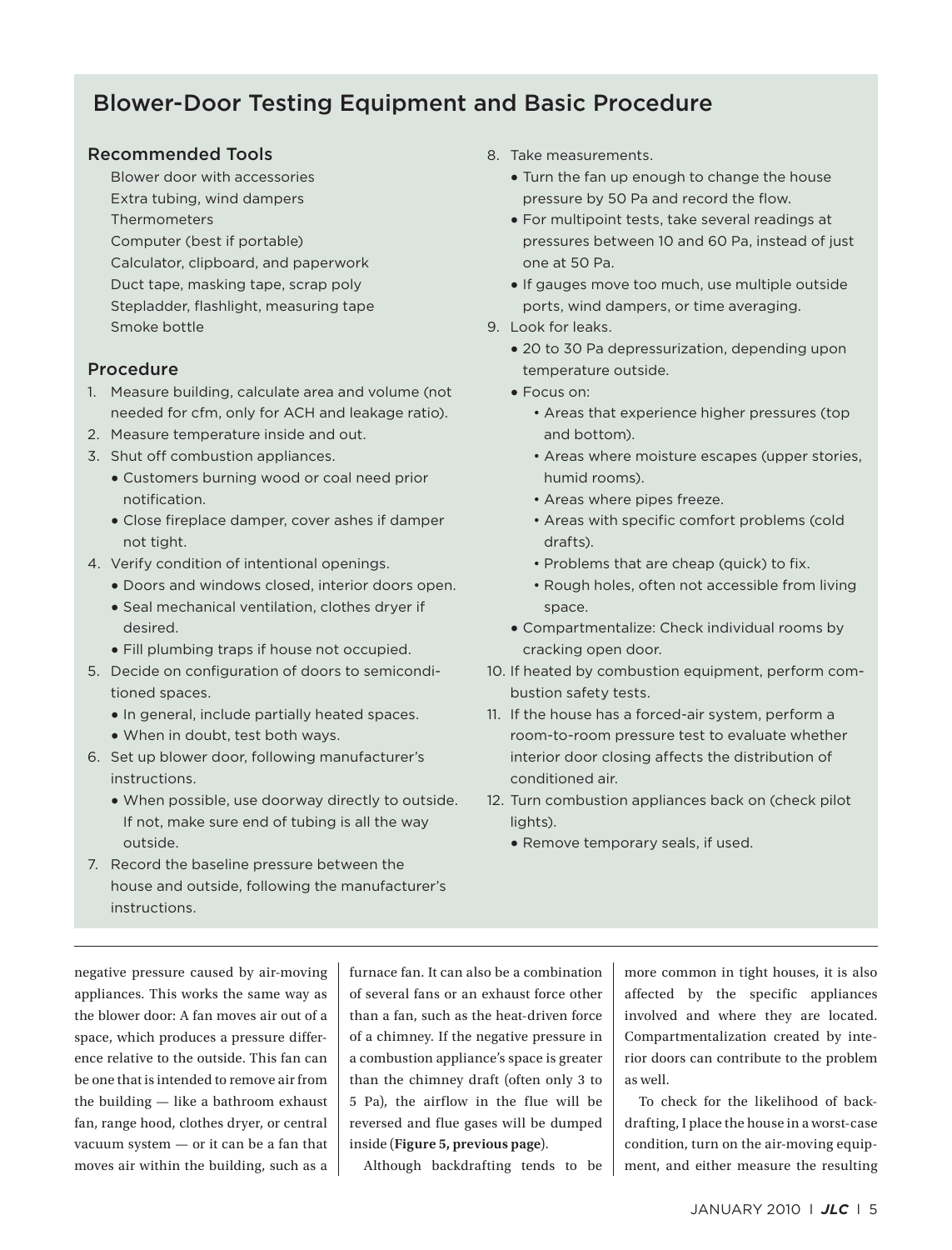



Figure 6. An infrared camera can be a handy tool during a blower-door test. Air leaks around windows and doors typically appear as blue "fingers" on the IR screen, while blue patches (above) indicate conductive losses from problems like thermal bridging, insulation voids, and moisture damage.



Figure 7. Duct system leakage can be estimated using the "blowerdoor subtraction method," but a Duct Blaster test is more accurate. After the supply and return registers are sealed with tape, airflow is directed into the supply plenum, measured at a reference pressure of 25 Pa, and compared with accepted leakage rates.

indoor-outdoor pressure or fire up the combustion device. Many testing protocols (such as the Building Performance Institute's) specify a maximum allowed depressurization. If this maximum is exceeded, or if the appliance does not establish draft under the worst-case condition, some action must be taken to either improve the draft or reduce the depressurization so that flue gases are reliably exhausted outside.

# Air-Sealing

 In addition to measuring total airflow, a blower-door test is useful for identifying specific leaks, since it can force the leaks to become more apparent. Larger leaks directly into the living space can be felt with the back of the hand from inside the house when the house is depressurized, typically to between 20 and 30 Pa. A smoke bottle or pencil is handy for finding smaller leaks and leaks from unconditioned spaces. Sometimes it's more effective to reverse the airflow and

pressurize the house. In general, airflow toward a person can be felt; airflow away is more easily found with smoke.

 This demonstration can have a powerful impact on customers. When told that their main problem is not windows and doors but plumbing penetrations and attic bypasses, customers are often skeptical, but they become convinced when they actually feel the air pushing out from under their kitchen sink. Even people who understand almost nothing about their home's thermal performance can easily tell the difference between small and large leaks when they feel them with their own hands or see them with their own eyes ( **Figure 6** ).

 To get a sense of where the major leaks are, I depressurize the house with the blower door. I close the interior doors most of the way (one at a time) and feel for airflow around the doors. If major leaks exist on the other side of the door, I can feel the airflow at the door. If little or no flow is felt, the area behind the door is reasonably tight. This way, I can tell whether further investigation of an area is needed without even entering the room.

 Crews who do retrofit work often leave the blower running for extended periods while they work, allowing instant diagnosis and feedback. Instead of sealing every hole that looks like it may leak, specific locations can be checked, sealed only if necessary, and rechecked to verify success.

 It's always more efficient to air-seal while the blower door is running than to conduct a blower-door test and then come back later. Attempting to itemize leaks in advance wastes time, since each leak has to be described on paper, understood by the crew, and found a second time. Many leaks take less time to seal than they require for access. In addition, crews without blower doors have no way to verify that their first attempt at sealing a given area has been successful (often